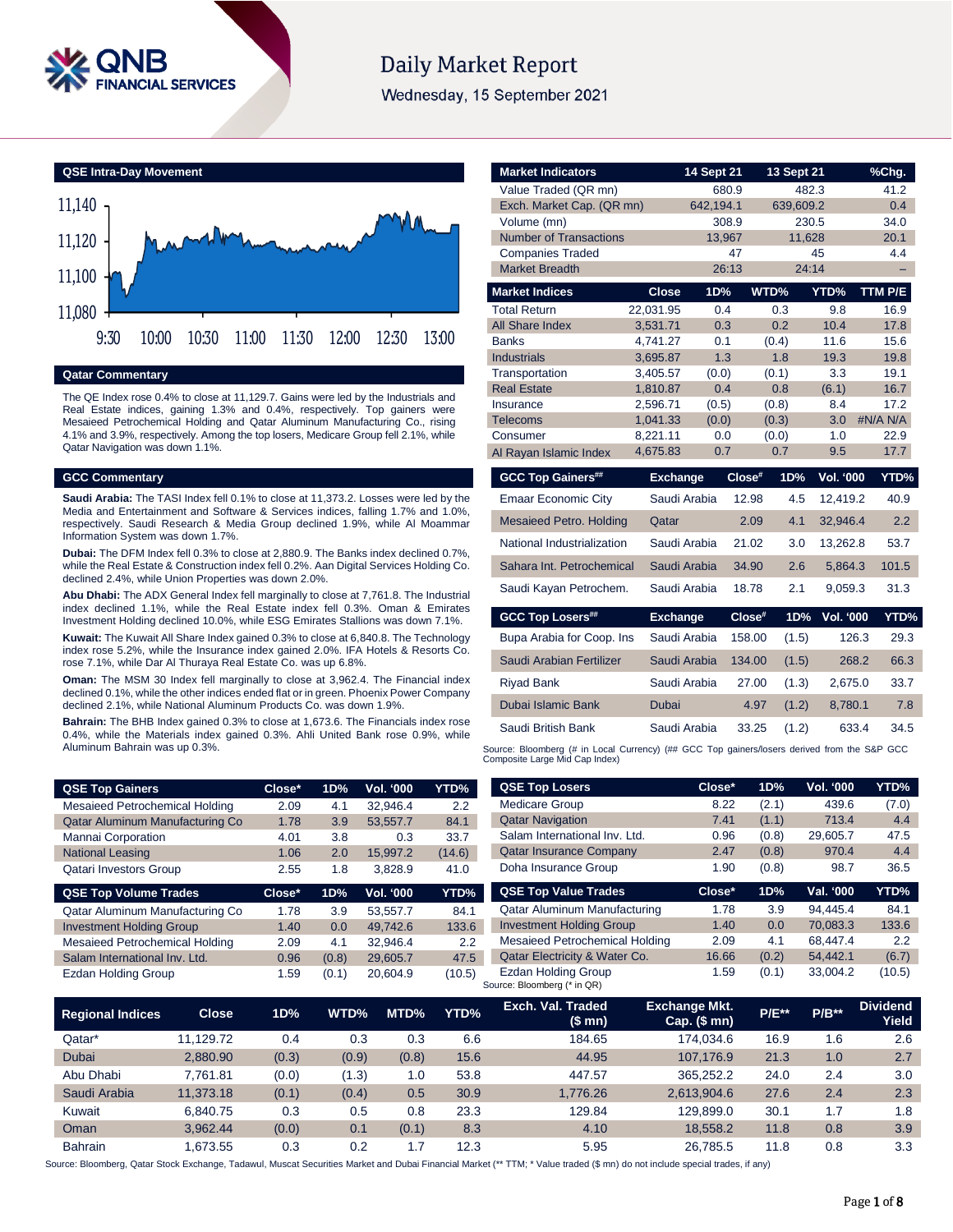### **Qatar Market Commentary**

- The QE Index rose 0.4% to close at 11,129.7. The Industrials and Real Estate indices led the gains. The index rose on the back of buying support from foreign shareholders despite selling pressure from Qatari, GCC and Arab shareholders.
- Mesaieed Petrochemical Holding and Qatar Aluminum Manufacturing Co. were the top gainers, rising 4.1% and 3.9%, respectively. Among the top losers, Medicare Group fell 2.1%, while Qatar Navigation was down 1.1%.
- Volume of shares traded on Tuesday rose by 34.0% to 308.9mn from 230.5mn on Monday. Further, as compared to the 30-day moving average of 180.5mn, volume for the day was 71.2% higher. Qatar Aluminum Manufacturing Co. and Investment Holding Group were the most active stocks, contributing 17.3% and 16.1% to the total volume, respectively.

| <b>Overall Activity</b>        | Buy %*   | Sell %*  | Net (QR)         |
|--------------------------------|----------|----------|------------------|
| Qatari Individuals             | 50.07%   | 45.59%   | 30,524,746.0     |
| <b>Qatari Institutions</b>     | 17.74%   | 26.58%   | (60, 180, 808.1) |
| Qatari                         | 67.81%   | 72.17%   | (29,656,062.1)   |
| <b>GCC Individuals</b>         | 0.52%    | 0.70%    | (1, 178, 104.3)  |
| <b>GCC</b> Institutions        | 2.04%    | 1.93%    | 734,746.9        |
| <b>GCC</b>                     | 2.56%    | 2.63%    | (443, 357.4)     |
| Arab Individuals               | 12.70%   | 12.77%   | (463, 872.4)     |
| <b>Arab Institutions</b>       | $0.00\%$ | $0.00\%$ |                  |
| Arab                           | 12.70%   | 12.77%   | (463, 872.4)     |
| <b>Foreigners Individuals</b>  | 3.91%    | 3.40%    | 3,504,255.5      |
| <b>Foreigners Institutions</b> | 13.01%   | 9.04%    | 27,059,036.4     |
| <b>Foreigners</b>              | 16.92%   | 12.43%   | 30,563,291.9     |

Source: Qatar Stock Exchange (\*as a % of traded value)

### **Global Economic Data**

#### **Global Economic Data**

| Date    | <b>Market</b> | <b>Source</b>                            | <b>Indicator</b>                 | <b>Period</b> | <b>Actual</b> | <b>Consensus</b> | <b>Previous</b> |
|---------|---------------|------------------------------------------|----------------------------------|---------------|---------------|------------------|-----------------|
| $09-14$ | US            | <b>Bureau of Labor Statistics</b>        | <b>CPI MoM</b>                   | Aug           | 0.30%         | 0.40%            | 0.50%           |
| $09-14$ | <b>US</b>     | <b>Bureau of Labor Statistics</b>        | CPI Ex Food and Energy MoM       | Aug           | 0.10%         | 0.30%            | 0.30%           |
| $09-14$ | US            | <b>Bureau of Labor Statistics</b>        | CPI YoY                          | Aug           | 5.30%         | 5.30%            | 5.40%           |
| $09-14$ | <b>US</b>     | <b>Bureau of Labor Statistics</b>        | CPI Ex Food and Energy YoY       | Aug           | 4.00%         | 4.20%            | 4.30%           |
| $09-14$ | US            | <b>Bureau of Labor Statistics</b>        | CPI Index NSA                    | Aug           | 273.567       | 273.835          | 273,003         |
| 09-14   | <b>US</b>     | <b>Bureau of Labor Statistics</b>        | <b>CPI Core Index SA</b>         | Aug           | 279.338       | 279.733          | 279.054         |
| $09-14$ | UK            | UK Office for National Statistics        | Jobless Claims Change            | Aug           | $-58.6k$      | --               | $-48.9k$        |
| $09-14$ | <b>UK</b>     | <b>UK Office for National Statistics</b> | Average Weekly Earnings 3M/YoY   | Jul           | 8.30%         | 8.20%            | 8.80%           |
| 09-14   | Japan         | Ministry of Economy Trade and Industry   | <b>Industrial Production MoM</b> | Jul           | $-1.50%$      | --               | $-1.50%$        |
| $09-14$ | Japan         | Ministry of Economy Trade and Industry   | <b>Industrial Production YoY</b> | Jul           | 11.60%        | $- -$            | 11.60%          |
| 09-14   | Japan         | Ministry of Economy Trade and            | <b>Capacity Utilization MoM</b>  | Jul           | $-3.40%$      | --               | 6.20%           |
| $09-14$ | India         | Press Information Bureau of In           | <b>Wholesale Prices YoY</b>      | Aug           | 11.39%        | 10.78%           | 11.16%          |

Source: Bloomberg (s.a. = seasonally adjusted; n.s.a. = non-seasonally adjusted; w.d.a. = working day adjusted)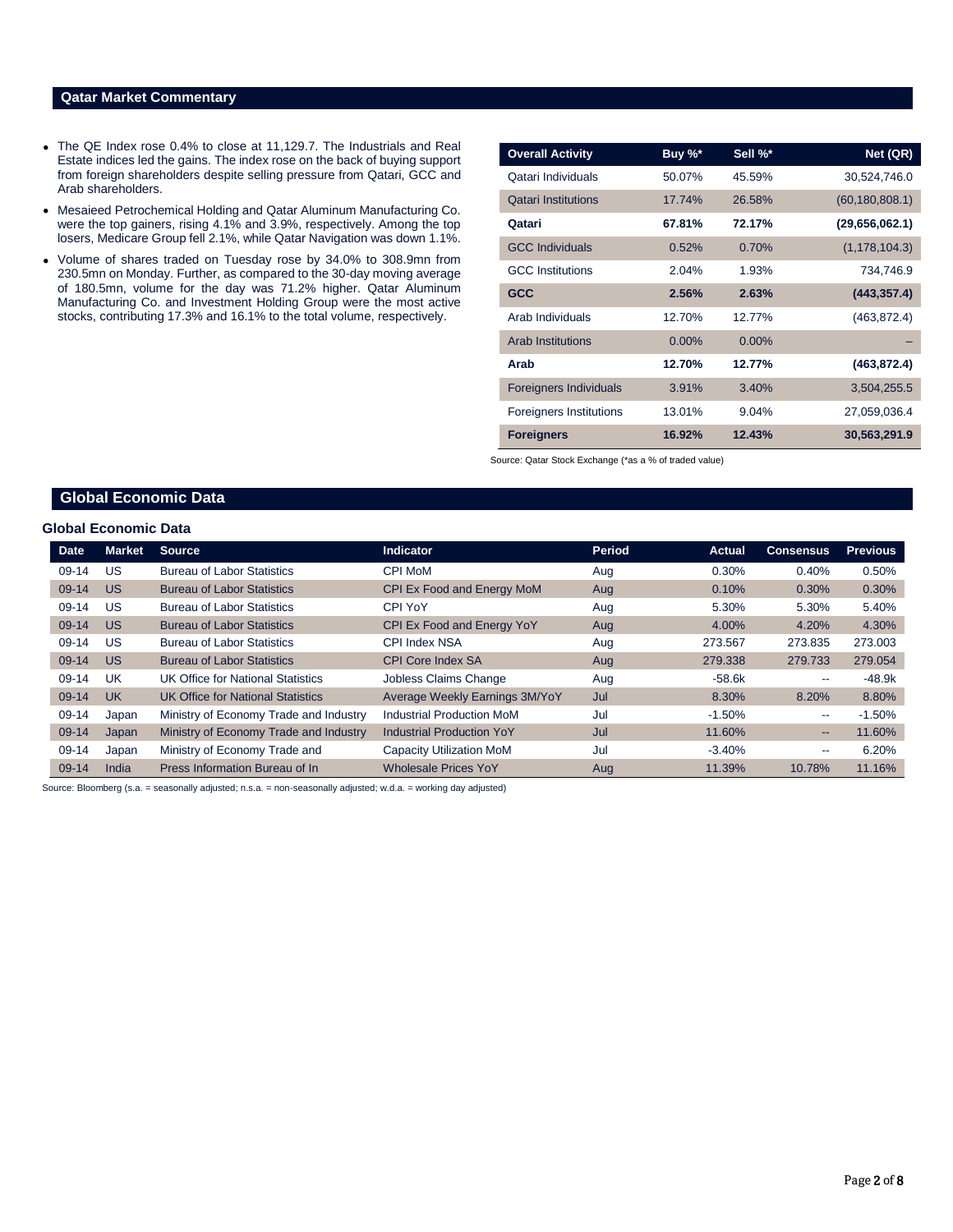#### **News**

#### **Qatar**

- **Qatar's CPI edges up in August –** Qatar's Consumer Price Index (CPI) witnessed a marginal increase of 0.3% in August compared to previous month (July 2021), reaching at 99.03 points. When compared on annual basis, the consumer prices in Qatar (as per the general CPI index) in August have also increased by 2.95% compared to the CPI of the same month in 2020, latest data by the Planning and Statistics Authority (PSA) show. An MoM analysis of the CPI for August 2021 compared with CPI of July 2021, showed that there were five main groups, where respective indices during this month have increased. namely: "Transport" by 2.19%, "Food and Beverages" by 0.68%, "Restaurants and Hotels" by 0.46%, "Education" by 0.02%, and "Housing, Water, Electricity and other Fuel" by 0.01%. However, a decrease has been recorded in the following groups: "Clothing and Footwear" by 1.22%, "Recreation and Culture" by 0.96%, "Communication" by 0.25%, and "Miscellaneous Goods and Services" by 0.13%. Meanwhile, "Tobacco", "Furniture and Household Equipment", and "Health" had remained flat at the last month's price level. A comparison of the CPI of August 2021 with the CPI of August 2020 (Annual Change), showed an increase has been recorded in the general index (CPI), by 2.95%. This YoY price increase was primary due to the prices rise in nine groups namely: "Recreation and Culture" by 15.88%, followed by "Transport" by 13.27%, "Education" by 2.38%, "Furniture and Household Equipment" by 2.36%, "Food and Beverages" by 1.33%, "Restaurants and Hotels" by 1.18%, "Miscellaneous Goods and Services" by 0.99%, "Communication" by 0.65%, and "Health" by 0.17%. While a decrease has been shown in price levels in "Housing, Water, Electricity and other Fuel" by 4.76% and in "Clothing and Footwear" by 2.41%. No change was recorded on "Tobacco". The CPI of August 2021, excluding "Housing, Water, Electricity and other Fuel" group stood at 102.17 points showing an increase of 0.38% MoM, and an increase of 4.92% when compared to the CPI of August 2020. (Peninsula Qatar)
- **Ooredoo introduces new device purchase option –** Ooredoo (ORDS) has announced a new trade-in option for customers purchasing new devices in collaboration with Starlink. Customers can now take their old device to select Ooredoo shops or Starlink outlets and receive credit to trade it in for a new device through the new trade-in service. The amount of credit will be determined by the specifics of the device being traded in. (Qatar Tribune)
- **QIBK expands Direct Remit service to Philippines and Pakistan –** Qatar Islamic Bank (QIBK) has announced the expansion of its Direct Remit service to the Philippines and Pakistan, following the successful launch to India, enabling its customers to make seamless transfers within seconds. The Direct Remit which commenced offering money transfer services for customers to India, and has now evolved to include the Philippines and Pakistan, is an innovative service designed to facilitate QIBK customers' remittance experience allowing them to transfer money to bank accounts within 60 seconds. The Direct Remit service has been carefully integrated in the QIBK Mobile App to provide customers the convenience to transfer money instantly in a fast and safe manner. (Peninsula Qatar)
- **CRA publishes its Spectrum Plan for FIFA Arab Cup 2021 –** The Communications Regulatory Authority (CRA) published on its website the Spectrum Plan for FIFA Arab Cup Qatar 2021 (FAC 2021), which will be held in Qatar from November 30 to December 18. The CRA developed the plan with the aim of informing stakeholders about its vision regarding the use of radio

spectrum during FAC 2021 and all its related procedures to ensure the optimal use of radio spectrum during the period of the event. The plan explains to the stakeholders the followed procedures for authorizing the use of radio spectrum and demonstrates the different radio applications and equipment that may be used during the FAC 2021. It also explains the mechanisms of managing and monitoring the radio spectrum that are followed by CRA to detect any radio frequency interference or unauthorized use of radio frequencies during FAC 2021 in all locations where accompanying events will be held. The CRA encourages all the stakeholders to contact CRA before the commence of FAC 2021 and submit all the required documents to ensure receiving CRA's approvals on time and avoid any delays. (Gulf-Times.com)

- **Mekdam Holding Group appoints a Liquidity Provider –** The Board of Directors of Mekdam Holding Group decided in the meeting dated September 14, 2021, after reviewing the received offers from all liquidity service providers in Qatar Exchange, to appoint a Wasata Financial Securities to start the liquidity provision service on October 03, 2021. The Board of Directors also authorized the CEO to sign all the contracts and agreements in this regard and to coordinate with all concerned parties to put the liquidity provision in service. (QSE)
- **Alpen Capital: Qatar records highest GCC increase in domestic food production during 2014-19 –** Qatar recorded the highest increase in domestic food production in the GCC in the five year period between 2014 and 2019, according to Alpen Capital. The production of major food categories in Qatar increased at a compound annual growth rate (CAGR) of 15.2% between 2014 and 2019 to reach 376,896 tons, Alpen Capital said in its report on 'GCC Food Industry'. In 2019, Qatar invested \$1.4bn in the food sector, a rise of 126% from \$0.6bn in 2016, Alpen Capital said. In terms of self-sufficiency, Qatar met 17.3% of its food requirements through domestic production in 2019, up from 12.6% in 2014. The country was able to meet 72.8% of its domestic demand for dairy products, while self-sufficiency was the lowest for cereals (as of 2019), Alpen Capital noted. In 2019, the GCC consumed 42.9mn tons of food products, with an annual consumption of 733.6 kg per person. Qatar's food consumption grew at a CAGR of 8.1% over the five-year period, the highest in the region, to reach over 2.2mn in 2019. Amongst the individual GCC nations, Oman recorded the highest per capita consumption at 930.8 kg, while Bahrain had the lowest at 622.0 kg in 2019. Qatar (780.1 kg) and Oman's per capita food consumption remained higher than the average consumption of 733.6 kg in the GCC. In 2019, Qatar accounted for 2.8% and 5.1% of the total regional food production and consumption, respectively, Alpen Capital noted. Qatar is largely dependent on food imports to meet the domestic demand due to extremely high temperatures, desert climate, acute lack of rain/water, and limited availability of fertile soil. However, the country has made significant efforts to ramp up production of food. Since 2017, the country has made significant strides in increasing local food production, with Qatari agricultural, fish, animal and dairy products experiencing a multifold increase. (Gulf-Times.com)
- **QBA discusses ways to enhance Qatar, Spain partnership –** The Qatari Businessmen Association (QBA) held a meeting with Minister of Foreign Affairs, European Union and Cooperation of the Kingdom of Spain H E Jose Manuel Albares Bueno and his accompanying delegation, and in the presence of HE Belen Alfaro, Ambassador of the Kingdom of Spain to the State of Qatar. The meeting aimed at discussing ways to enhance the strategic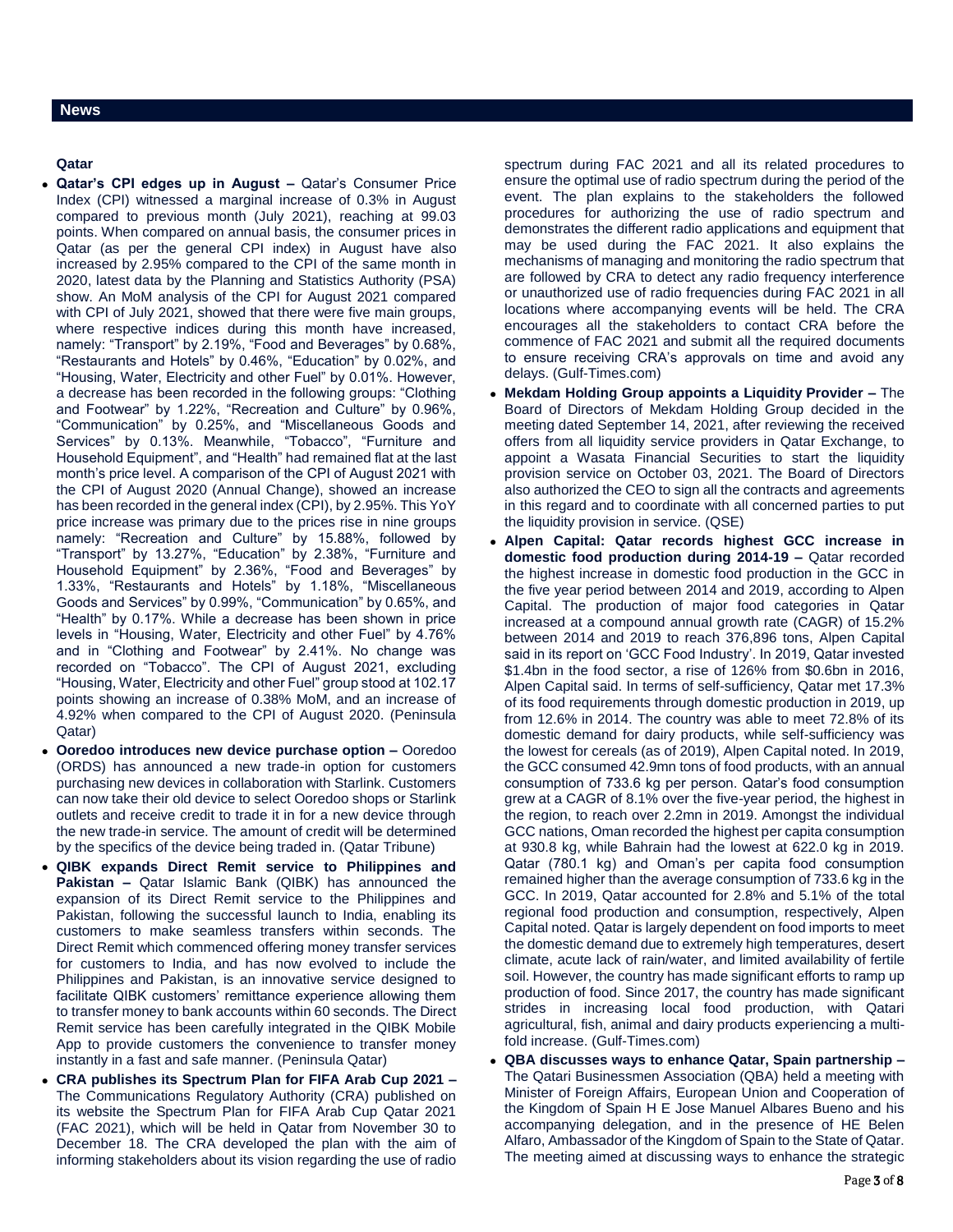partnership between the two countries, in various economic fields and exploring potential investment opportunities. (Peninsula Qatar)

- **FM: Spain an important partner for Qatar –** HE the Deputy Prime Minister and Minister of Foreign Affairs Sheikh Mohammed bin Abdulrahman Al-Thani praised ties between the State of Qatar and the Kingdom of Spain, noting that the two countries enjoy strong cooperation in all fields, particularly in the investment and economic cooperation fields. In a joint press conference with the Minister of Foreign Affairs, European Union and Cooperation of the Kingdom of Spain, Jose Manuel Albares Bueno, HE Sheikh Mohammed said that the Kingdom of Spain was one of the State of Qatar's important partners in the investment and commerce fields. He confirmed that he agreed with the Spanish Minister of Foreign Affairs to enhance that partnership. HE the Foreign Minister praised the vision of the Spanish government regarding economic transformation in Spain, saying that the State of Qatar looks forward to being part of that transformation and a supporter of it. (Gulf-Times.com)
- **US firms, technology play 'key role' in Qatar's economic diversification, says Qatari envoy –** The State of Qatar's Commercial Attaché in the US, Fahad Al-Dosari, has underscored how American companies play a significant role in Qatar's diversification strategy and the welfare of the country's citizens and expatriate communities. "US companies and their technology have been critical to Qatar's efforts to drive sustainable economic diversification and improve the quality of life for its residents, and we are proud to offer strong advantages and incentives for companies looking to establish a presence in the Middle East," said Al-Dosari during a virtual discussion held yesterday. Titled 'Business Synergies and Opportunities Between Southern California Companies and Qatar', the virtual discussion was hosted by the US-Qatar Business Council (USQBC), the Commercial Attaché Office in the US for the State of Qatar, and the Los Angeles Area Chamber of Commerce. The online event aims to highlight areas of interest and opportunities to further economic cooperation between Qatar and companies based in Southern California. The discussion comes as Qatar drives ambitious, economic diversification by investing in strategic sectors that include sports and entertainment, 'cleantech', smart cities, e-sports, and gaming. (Gulf-Times.com)
- **Los Angeles chamber Exec lauds Qatar's 'business-friendly' environment –** Qatar is seen as a key destination for doing business for small and medium-sized enterprises (SMEs) and large corporations in the US, according to Martin Breidsprecher, the chief operating officer of the Los Angeles Area Chamber of Commerce. Speaking at a virtual discussion titled 'Business Synergies and Opportunities Between Southern California Companies and Qatar', Breidsprecher said: "There are many shared areas of interest among Southern Californian companies and those of Qatar." "For companies in the Los Angeles area looking to expand to new markets or gain a foothold in the wider region, Qatar offers a business-friendly environment for SMEs and large corporations alike," he stressed during the event, which was hosted by the US-Qatar Business Council (USQBC), the Commercial Attaché Office in the US for the State of Qatar, and the Los Angeles Area Chamber of Commerce. Major American multinationals from Microsoft to Raytheon to Boeing have chosen Qatar as the "go-to place of business" in the Middle East for its location, economic benefits, and infrastructural support that helps businesses get up and running quickly in a new market, it was stressed during the event. (Gulf-Times.com)
- **Qatar-Egypt Follow-up Committee holds 7th meeting in Doha –** The Qatar-Egypt Follow-up Committee held its seventh meeting in Doha on Tuesday. The meeting, emanating from Al-Ula Declaration, was co-chaired by Special Envoy of the Minister of

Foreign Affairs for Regional Affairs HE Ambassador Ali bin Fahad Al Hajri and Assistant Foreign Minister for Arab Affairs in Egypt Ambassador Yasser Othman. In a related context, the Qatar-Egypt Legal Committee held its sixth meeting in Doha on September 13 and 14 under the chairmanship of Director of the Legal Affairs Department at the Ministry of Foreign Affairs HE Ambassador Sheikh Mohammed bin Hamad Al Thani and Assistant Minister of Justice for Arbitration and International Disputes in Egypt Counsellor Mustafa Al Bahbini. The meetings resulted in an agreement on many issues presented on the agendas of the committees. The two countries also signed a number of bilateral agreements to enhance cooperation and coordination between the competent authorities. Qatar Post signed an agreement and protocol with Egypt's National Postal Authority (Egypt Post) in the field of postal cooperation while Qatar Civil Aviation Authority signed a memorandum of understanding with the Egyptian Civil Aviation Authority in the field of air transport. The step comes within the framework of strengthening the cooperation and coordination between the two countries. (Qatar Tribune)

- **MME, Kahramaa sign MoU for government services' digital transformation –** The ministry of Municipality and Environment (MME) and Qatar General Electricity & Water Corporation (Kahramaa) signed a memorandum of understanding (MoU) on cooperation between the two parties towards systems integration and support for the digital transformation of government services. (Gulf-Times.com)
- **Halal expo seen to foster growth in Qatar-Malaysia ties, says Malaysian trade official –** The current staging of the 'Malaysia International Halal Showcase' (Mihas 2021) 17th edition would play a role in fostering growth in Qatar-Malaysia trade and economic relations with the import and export of halal products between both countries, an official of Malaysia External Trade Development Corporation (Matrade) has said. Chief Executive Officer Mohd Mustafa Abdul Aziz noted that Matrade "is working closely" and regularly communicates with a wide range of entities and corporations doing business in Qatar. (Gulf-Times.com)
- **Qatar Airways, Uganda Airlines to ink deal –** Qatar Airways and Uganda Airlines are set to work on a joint cooperation, which will pave way for the transformation of Entebbe International Airport into one of the busiest airports in Africa. According to the works and transport ministry, the move was communicated to the works and transport minister, Gen Edward Katumba Wamala by the Qatar envoy to Uganda, Jabor Ali Aldusari. On Tuesday Katumba and Aldusari held talks over the matter, among other things. "HE Jabor Ali Aldusari, the Qatar Ambassador to Uganda paid a courtesy call to Hon. Gen. Katumba Wamala. The envoy expressed great interest in cooperation with Uganda Airlines, and the possibility of Entebbe Airport serving as hub to concentrated passenger traffic and flight operations," a statement issued by officials from the works and transport ministry noted. Recently, Uganda Airlines also announced that it would commence flights to Dubai on October 4, 2021, using the newly acquired Airbus (A330-800). (Bloomberg)

### **International**

 **IIF: Global debt is fast approaching record \$300tn –** Global debt rose to a new record high of nearly \$300tn in the second quarter, but the debt-to-GDP ratio declined for the first time since the start of the pandemic as economic growth rebounded, the Institute of International Finance (IIF) said on Tuesday. Total debt levels, which include government, household, and corporate and bank debt, rose \$4.8tn to \$296tn at the end of June, after a slight decline in the first quarter, to stand \$36tn above pre-pandemic levels. "If the borrowing continues at this pace, we expect global debt to exceed \$300tn," said Emre Tiftik, IIF's director of sustainability research. The rise in debt levels was the sharpest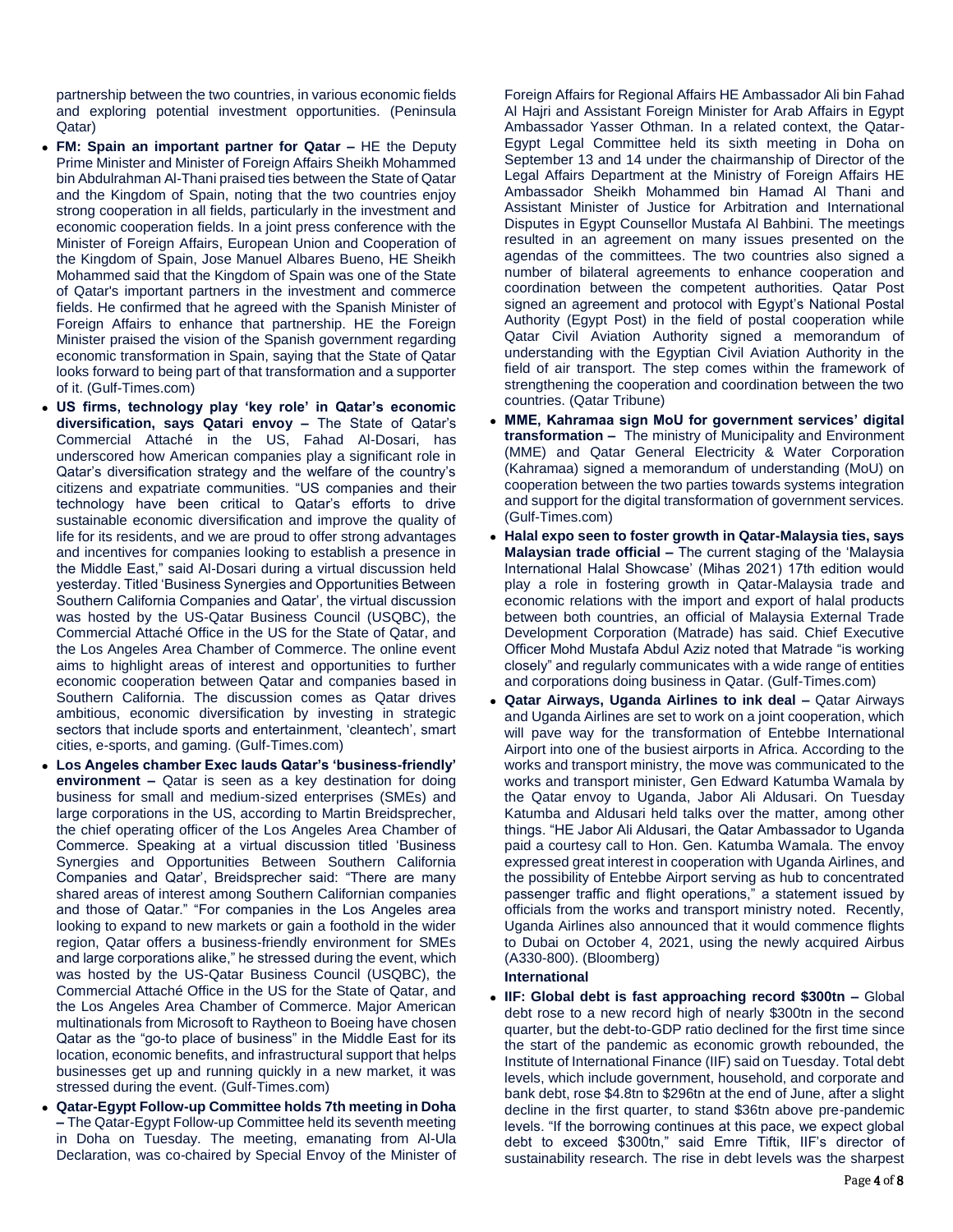among emerging markets, with total debt rising \$3.5tn in the second quarter from the preceding three months to reach almost \$92tn. In a positive sign for the debt outlook, the IIF reported a decline in the global debt-to-GDP ratio for the first time since the outbreak of the coronavirus crisis. Debt as a share of gross domestic product fell to around 353% in the second quarter, from a record high of 362% in the first three months of this year. The IIF said that of the 61 countries it monitored, 51 recorded a decline in debt-to-GDP levels, mostly on the back of a strong rebound in economic activity. (Reuters)

- **US inflation coming off the boil as prices increase slowly in August –** Underlying US consumer prices increased at their slowest pace in six months in August as used motor vehicle prices tumbled, suggesting that inflation had probably peaked, though it could remain high for a while amid persistent supply constraints. The broad slowdown in price pressures reported by the Labor Department on Tuesday aligns with Federal Reserve Chair Jerome Powell's long-held belief that high inflation is transitory. Still, economists cautioned it was too early to celebrate and expected the US central bank to lay out plans in November to start scaling back its massive monthly bond-buying program. "Inflation remains troublingly strong, even if it is not exploding like it did earlier in the year," said James McCann, deputy chief economist at Aberdeen Standard Investments in Boston. "If we continue to see further step-downs in inflation over the next six months, that should ease the pressure on the Fed to quickly follow tapering with interest rate rises." The consumer price index excluding the volatile food and energy components edged up 0.1% last month. That was the smallest gain since February and followed a 0.3% rise in July. The so-called core CPI was held back by a 1.5% decline in prices for used cars and trucks, which ended five straight monthly increases. Robust rises in prices of used cars and trucks, as well as services in industries worst affected by the COVID-19 pandemic, were the key drivers behind a heating up of inflation at the start of the year. (Reuters)
- **US government aid helped reduce poverty in 2020, Census data shows –** Direct cash payments to households and generous unemployment benefits helped to keep millions of Americans out of poverty after the coronavirus pandemic severely disrupted the US economy and pushed people out of work, according to a government survey released on Tuesday. The stimulus payments the federal government sent out to most US households in the middle of the pandemic helped to lift 11.7 million people out of poverty last year, the US Census Bureau said. Support offered through jobless benefits, which were enhanced with federal funds, also helped as unemployment soared because of the crisis, the report showed. "I think this really shows the importance of the social safety net," said Liana Fox, chief of the Census Bureau's poverty statistics branch. The poverty rate dropped to 9.1% in 2020 from 11.8% in 2019, according to a measure that takes into account government support offered through programs such as food assistance and the stimulus checks. In contrast, the official US poverty rate, which does not include the stimulus checks or some other government programs, rose to 11.4% from 10.5% in 2019, the first increase after five years of declines. And real median household income, a measure that includes unemployment benefits but not the pandemic relief checks, decreased to about \$67,500 in 2020, down 2.9% from 2019. The report comes days after enhanced unemployment benefits expired across the country, a shift that threatens to slow economic growth after leaving millions of job seekers with smaller payouts or no benefits at all. Some businesses and lawmakers hoped reducing benefits would lead to an uptick in job applicants, but economists say obstacles securing childcare and fears of the virus may still be keeping some people out of work. President Joe Biden and other Democrats are pushing for more investments in

programs that could subsidize childcare costs, permanently expand tax credits for parents and provide other support to households. But some of those efforts could face resistance from Republicans who say the support is needed less as the economy rebounds. The Census report illustrated the economic effects of the pandemic, which disproportionately affected women, minorities and low-wage workers. The total number of people who worked at all in 2020 decreased by about 3mn from 2019. The number of people who worked full-time for the entire year dropped by 13.7mn, the largest annual decrease since the Census began tracking that figure in 1967. (Reuters)

- **UK's Sunak says wave of foreign takeovers shows confidence in economy –** British Finance Minister Rishi Sunak said he wanted to make it more attractive for companies to list in Britain, at a time when private equity firms have sought to take some well-known names private. Sunak, speaking at a tech conference in London, said interest in British businesses from overseas investors, including private equity companies, reflected well on their view of the wider economy, but regulators did need to check whether some takeovers were in Britain's longer-term interest. Britain has historically taken a relaxed view of foreign takeovers but the purchase of chip design company ARM in 2016 by Japan's SoftBank raised concerns, and regulators are currently questioning its sale to US company Nvidia Corp. Asked if he would prefer to see ARM listed as an independent company in Britain, Sunak said he could not comment specifically due to the ongoing regulatory process. "Whether it is ARM or anyone else, I want to make (Britain) an incredibly attractive place for companies to raise capital," Sunak told reporters. Britain has already taken steps to allow structures such as special purpose acquisition companies and dual-class listings, which had caused some firms to prefer to list in the US. Sunak also said he was seeking to make it simpler for companies to produce prospectuses for initial public offerings. (Reuters)
- **UK pay-rolled employment rises by record 241,000 in August –** British employers added record a 241,000 staff to their pay-rolls last month, taking the total number of pay-rolled employees above their level in February 2020, just before Britain first went into COVID-19 lockdown, government figures showed. Separate official data showed the unemployment rate was 4.6% in the three months to July, in line with economists' expectations in a Reuters poll. (Reuters)
- **Japan's machinery orders rebound in sign of capex recovery –** Japan's core machinery orders rose in July after a dip the previous month, a sign corporate spending is perking up despite the wider hit to the economy from the pandemic. However, the weaker-than-expected rebound may add to concerns about the strength of Japan's recovery, which has largely relied on manufacturers and other export-oriented businesses as curbs dampen domestic consumption. Core machinery orders, a highly volatile data series regarded as a leading indicator of capital spending in the next six to nine months, rose 0.9% in July from the previous month, weaker than the 3.1% gain seen by economists in a Reuters poll. It followed a 1.5% dip in the prior month. "The manufacturing sector is strengthening with the tailwind of recovery in the global economy, while nonmanufacturing is weakening with downside pressures from the worsening COVID-19 outbreak - the contrast is becoming clearer," said Masato Koike, an economist at Dai-ichi Life Research Institute. The Japanese economy is at risk of slipping back into contraction in the current quarter as the COVID-19 pandemic hits private consumption and manufacturing. (Reuters)
- **China's factory output, retail sales growth slow significantly –** China's industrial output rose 5.3% in August from a year earlier, the weakest pace since July 2020, while growth of retail sales also slowed significantly and missed expectations, official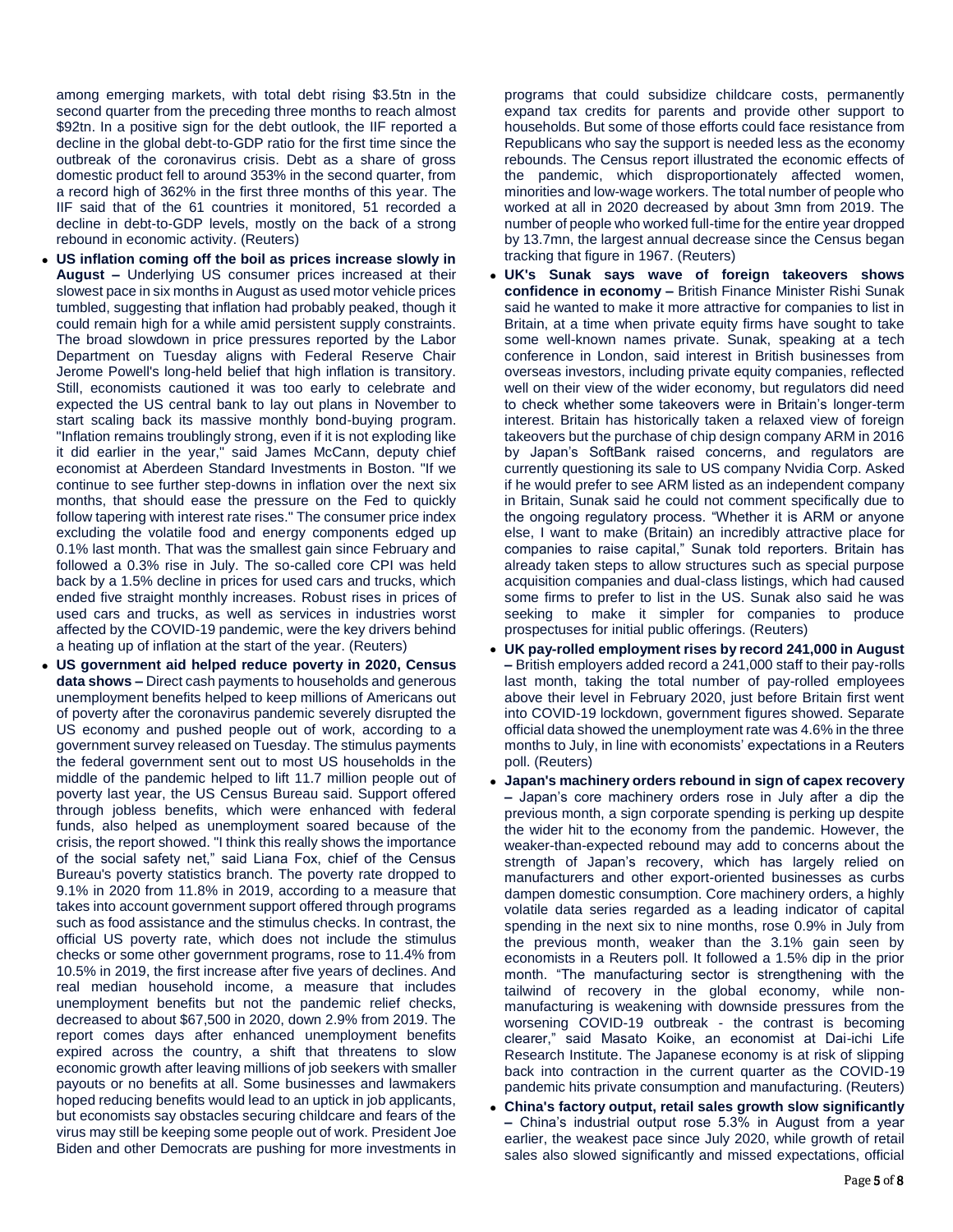data showed on Wednesday. The growth of factory output was slower than a 5.8% YoY increase tipped by a Reuters poll of analysts and compared with a 6.4% increase in July. COVID-19 controls, prolonged semiconductor shortages and curbs on highpolluting industries have disrupted activity in the world's secondbiggest economy. China's vehicle sales slid in July for a third consecutive month, partly driven by the global auto chip shortages. In a bid to provide some relief for the sector, China's market regulator on Friday fined three auto chip sales companies for driving up prices. Some steel producers in China's Jiangsu, Fujian and Yunnan provinces were told by the government to cut production as the country aims to curb industrial pollution. Growth in retail sales took a big hit from rising local COVID-19 cases. Sales only rose 2.5% in August from a year ago, much lower than the forecast 7.0% rise and marking the slowest clip since August last year. It compared with an 8.5% uptick in July. The Chinese economy made a remarkably strong revival from last year's coronavirus-led slump, but momentum has slowed over the past few months as businesses grapple with sporadic COVID-19 outbreaks, supply bottlenecks and high raw materials. (Reuters)

- **China's industrial output rose 5.3% YoY in August, retail sales up 2.5% –** China's industrial output grew 5.3% in August from the same period a year ago, narrowing from a 6.4% increase in July, while retail sales growth slowed significantly, official data showed on Wednesday. The growth of industrial production missed expectations for a 5.8% YoY increase in a Reuters poll of analysts. Retail sales rose 2.5% from a year earlier, the slowest pace since August 2020. Analysts in the poll had expected them to grow 7.0% in August after rising 8.5% in July. Fixed asset investment increased 8.9% in the first eight months from a year earlier, just missing expectations for a 9.0% rise and compared with a 10.3% jump in January-July. The Chinese economy made a remarkably strong revival from a coronavirus-led slump, but momentum has slowed over the past few months as businesses grapple with sporadic COVID-19 outbreaks, supply bottlenecks and high raw materials costs. (Reuters)
- **Regional**
- **IEA: Global oil demand to rebound next month –** Global oil demand has dropped for three straight months as Covid cases have risen in Asia but it is expected to bounce back next month, the International Energy Agency said Tuesday. Demand fell from July after rebounding the previous month, with major crude consumer China leading the decline, the IEA said in a monthly report. "Global oil demand remains under pressure from the virulent Covid-19 Delta variant in key consuming regions, especially in parts of Asia," the report said. Demand fell by 310,000 bpd on average over the three months to September. But it is expected to recover in October with an increase of 1.6mn bpd and continue to rise until the end of the year, said the IEA, advises developed countries on energy policy. (Gulf-times.com)
- **IEA: OPEC output rose 210k bpd in August led by Saudi Arabia, Iraq –** OPEC's crude production rose by 210k bpd in August to 26.89mn bpd, led by Saudi Arabia and Iraq, the International Energy Agency said in its monthly oil-market report. Saudi Arabia's output climbed 100k bpd MoM to 9.56mn bpd, just below its August quota of 9.6mn bpd. Iraq increased production by 100k bpd to 4.07mn bpd, 10k bpd above its quota. The UAE increased supply by 50k bpd to 2.77m bpd, while Kuwait's output edged 20k bpd higher to 2.44mn bpd. Iran, which is exempt from cuts, held output steady at 2.5mn bpd. Nigeria posted the biggest drop, with supply falling 80k bpd to 1.24mn bpd, mainly due to operational issues at the Forcados terminal. Angola's output edged up to 1.13m bpd, but remains 200k bpd below its quota. Libya, also exempt from OPEC+ cuts, curbed output by 40k bpd to 1.14mn bpd. Production inched up in Algeria, Congo and Gabon. Total OPEC+ supply fell by 150k bpd to 41.58mn bpd, as

losses from Kazakhstan, Mexico and Nigeria offset gains from Saudi Arabia, Iraq and Russia. (Bloomberg)

- **Saudi Arabia's online grocery delivery market to cross SR650bn by 2025 –** Saudi Arabia's online grocery delivery market will be valued at SR650bn by the end of 2025, registering a CAGR of 23.4% between 2019 and 2025. The market will witness growth owing to rise in investment in marketplace companies and innovative strategies adopted by service providers, according to a report by Ken Research titled 'KSA Online Grocery Delivery Market Outlook to 2025- Driven by Regional Changing Shopping Habits of Consumers and Expansion of Local and International Players in the Kingdom'. The online grocery delivery penetration, basis users, is expected to reach 20% by the end of 2025. (Zawya)
- **Saudi Arabia's ACWA Power announces price range for its \$1bn IPO –** Saudi Arabian utility developer ACWA Power has set the price range for its initial public offering (IPO) at SR51-SR56 per share and will commence the book-building process from September 15. The final price per share will be determined after the completion of the book-building process on September 27, Riyad Capital, a financial advisor and book-runner for the IPO said in a statement to the Saudi stock exchange, Tadawul, on Tuesday. Earlier this month the company, which is half-owned by the kingdom's sovereign wealth fund Public Investment Fund, had announced plans to float on the Riyadh bourse following an IPO. (Zawya)
- **Saudi insurance sector net income plummets in 2Q, as premiums go up –** Net income of Saudi Arabia's insurance sector fell by 59.2 % in the second quarter, compared to the same period last year. This was attributed to a steep drop in operating income from SR709mn to SR74mn. New figures from the Saudi Central Bank (SAMA) showed premiums reaching SR9.4bn or an increase of 8.1 % during the same period. Protection and saving insurance led the rise in gross written premium (GWP), recording a 34% rise to SR436mn. GWP is used to measure an insurance's company's revenue health. Premiums of health insurance rose by 6.6 % to SR5.1bn, and the motor insurance sector fell by 9.9% to SR1.7bn YoY. (Zawya)
- **GCAA: UAE is preparing to be world's leading destination for travelers over the next six months –** The UAE is preparing to be the world's leading destination for travelers over the next six months during the Expo 2020 Dubai, while the local hotel sector has regained its pre-pandemic reservation rates. The General Civil Aviation Authority (GCAA) revealed the total number of passengers travelling to the UAE grew in August 2021 to over 2.5mn, compared to 814,000 in the same period of 2020, surging by 207%. In its statement to the Emirates News Agency (WAM), the GCAA highlighted increased figures in national air traffic statistics for August, which recorded 45,953 flights. The preventive measures to contain the coronavirus pandemic are one of the significant factors that helped boost the country's stature as a safe travel destination, despite the pandemic continuing globally. (Zawya)
- **UAE wants quick trade talks, some deals signed in 6-12 months –** The UAE will pursue an aggressive timetable to negotiate broad economic agreements with eight countries it wants to deepen trade ties with, hoping it can wrap up some of those talks within a year, its trade minister said on Tuesday. The Gulf state, already a hub for global trade, this month announced plans to strengthen trade and economic ties with India, the UK, Turkey and South Korea, among others. "We really do hope that ... at least the first ones are going to be concluded within six months to one year. So we are talking about a very aggressive, quick work and quick negotiations," Minister of State for Foreign Trade Thani Al Zeyoudi said. (Zawya)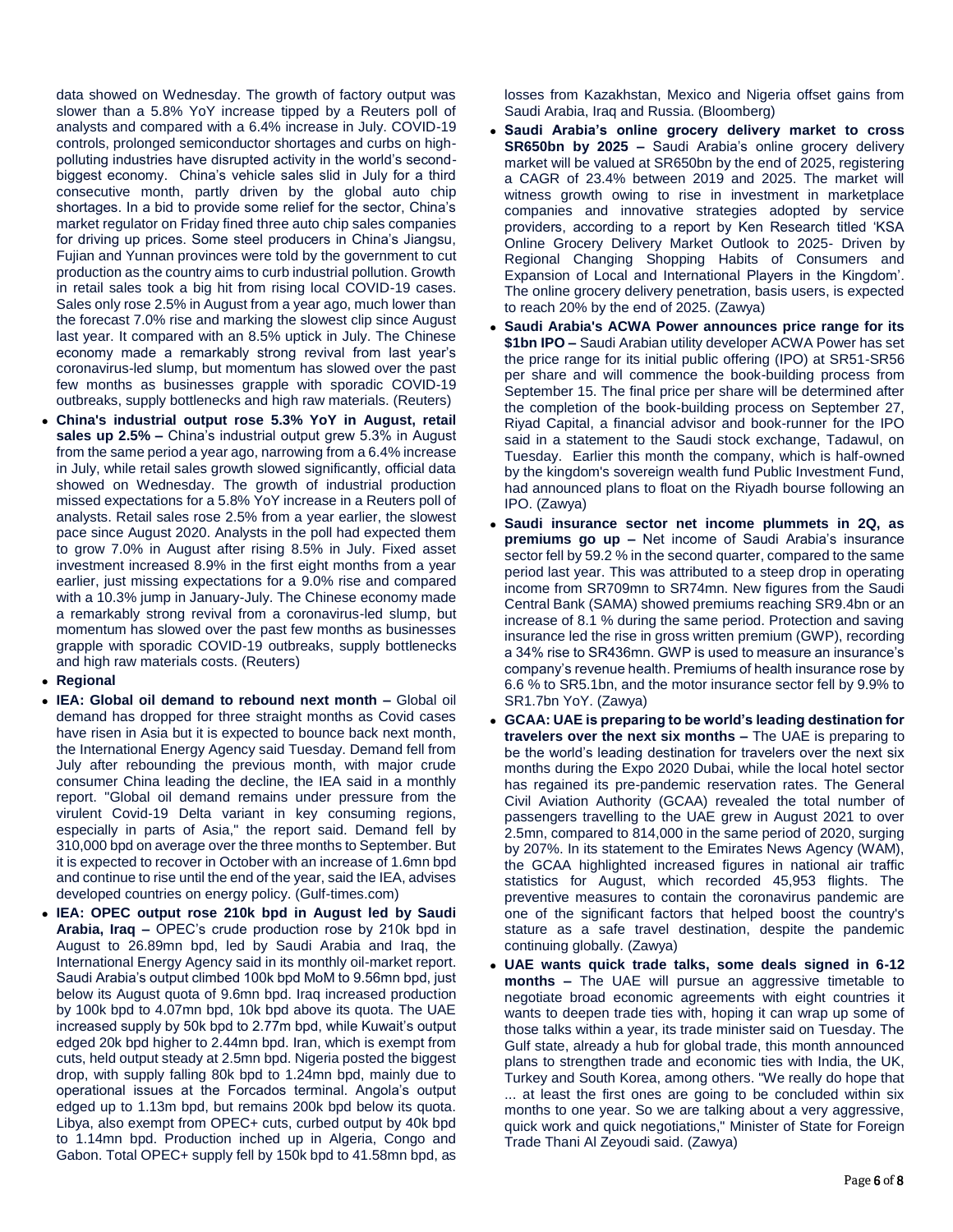- **UAE's Aldar and ADQ seek to buy control of Egypt's SODIC –** The UAE's Aldar Properties and ADQ have submitted a request to Egypt's Financial Regulatory Authority (FRA) to acquire up to 90% of Egyptian property developer SODIC, they said on Tuesday. The mandatory tender offer of 20 Egyptian pounds per share would value SODIC at \$453mn, said the companies, which are seeking a minimum of 51% of SODIC. Aldar accounts for 70% of the consortium while ADQ, a state-backed holding company, makes up the remainder. If approved by the FRA, shareholders would have 10 to 30 days to respond, after which Aldar and ADQ would have to complete the purchase within five days, the two companies said in a statement to the media. (Reuters)
- **Dubai's Gulf Islamic Investments to acquire stake in Saudi healthcare firm –** Dubai-based Gulf Islamic Investments (GII) will acquire a stake in a healthcare company in Saudi Arabia for \$600mn as part of its expansion strategy in the kingdom. The financial services firm is looking to invest \$1bn into the Gulf state and invest in other high-growth sectors, such as logistics and cloud kitchens. The company did not disclose more details about the plan, which will be implemented over the next year to 18 months. "We go where the money is and where the deals are… We have a lot of faith in Saudi," the company's co-founder Mohammed Alhassan told Bloomberg. GII is a Shariah-compliant global financial management firm based in the UAE. Its assets under management are estimated to be worth around \$2bn. (Zawya)
- **Dubai Aerospace Enterprise to retire \$488mn of senior notes –** Dubai Aerospace Enterprise delivers a notice of early redemption to the holders of its \$500mn of 5.25% senior notes due 2021. The notes are scheduled to be redeemed on October 15. The outstanding principal amount of the notes as of the date of redemption notice was about \$488mn. Wells Fargo Bank is the trustee and paying agent for the notes. (Bloomberg)
- **Kuwait sells KWD290mn 91-day bills; bid-cover 9.83 –** Kuwait sold KWD290mn of bills due December 14. Investors offered to buy 9.83 times the amount of securities sold. The bills have a yield of 1.125% and settled September 14. (Bloomberg)